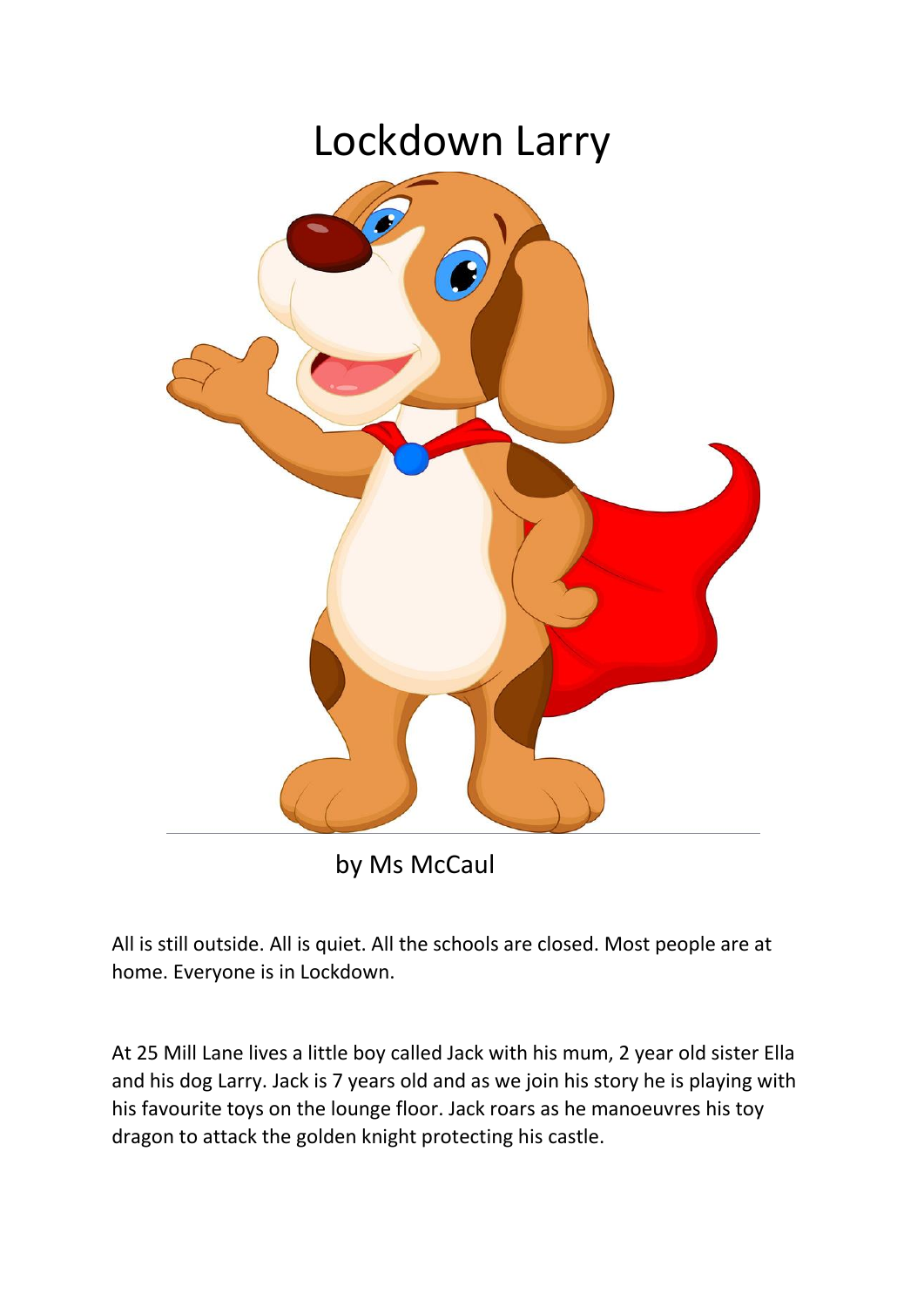

Suddenly, a real monster enters the room, well, not quite a monster but Jack's 2 year old sister Ella! She swiftly knocks over the castle and all of Jack's carefully placed knights and horses are snatched.

'Mummy!' shouts Jack, 'Ella is ruining my game, and urgh! She stinks of pooh!' Jack moves away from his stinky sister. 'Go away Ella!' squeals Jack.



Jack's mummy comes and picks up stinky Ella, 'Never mind Jack it's time to do your online school work in a minute.' Mummy turns Ella upside down to sniff her bottom, 'I just need to change Ella's nappy first.'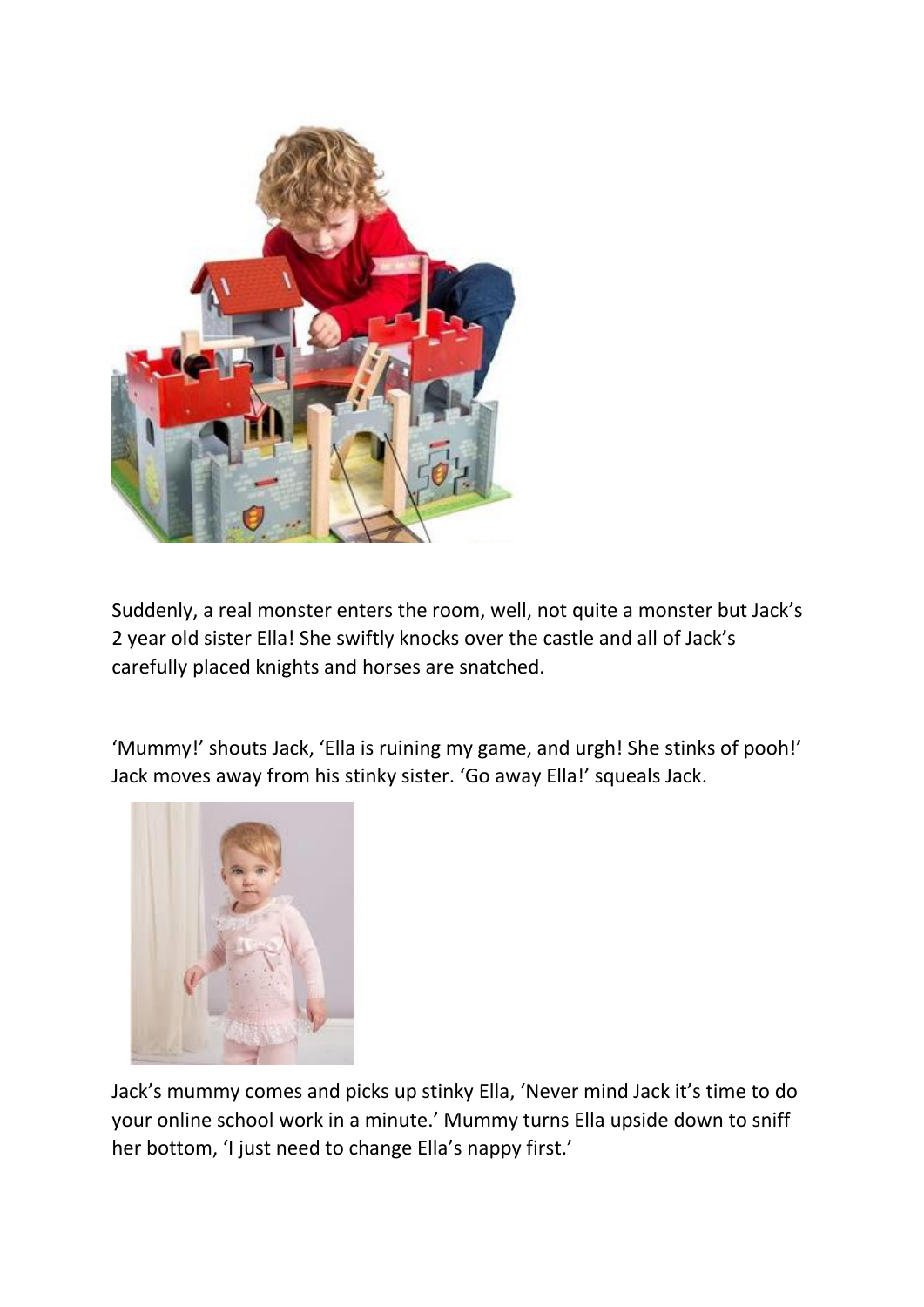'But I don't want to do my school work, it's boring!'

'I'm sure it will be fun Jack, now put away your toys and I'll be back soon.'

Jack is left sitting on the lounge carpet. He is feeling very grumpy. Jack hates doing school work, he just wants to play with his toys. Sadly he strokes Larry the dog's head, 'Oh Larry, I miss playing with my friends, I even miss my teacher Miss Smith.'



## Suddenly, there was a flash and a bang!



## And there before him stood his dog in a cape! 'L..L..Larry is that you?' stammered Jack.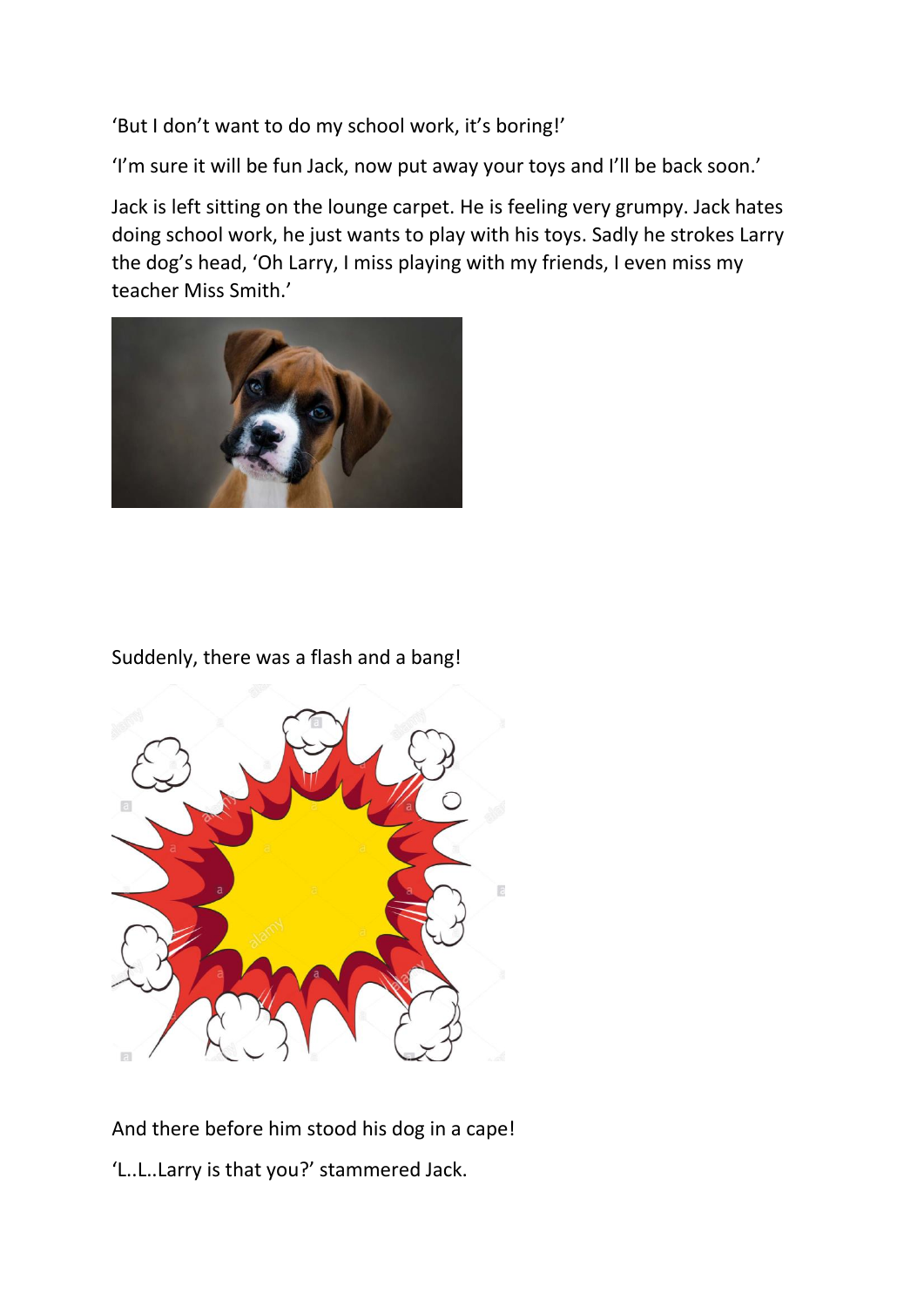

'I am Lockdown Larry' exclaimed Larry with his hands on his hips in a super hero pose. Lockdown Larry starts to sniff, 'It smells in here!'

'Yeah I know! Ella did a pooh in her nappy!'

And with that Lockdown Larry holds out his paw to Jack and says, 'It's time to go on a lockdown adventure.'

Jack stands up and cautiously holds onto Larry's paw. Suddenly they begin to spin round and…. 'pop' !!!!

Jack and Larry disappear from the lounge and reappear in Jack's school classroom.



'Woah! This is my classroom Larry,' exclaims Jack.

'Look! This the table where I sit with my friends Ben, Tom and Lucy'.

All of a sudden footsteps can be heard approaching the classroom, Jack and Lockdown Larry quickly hide under the table.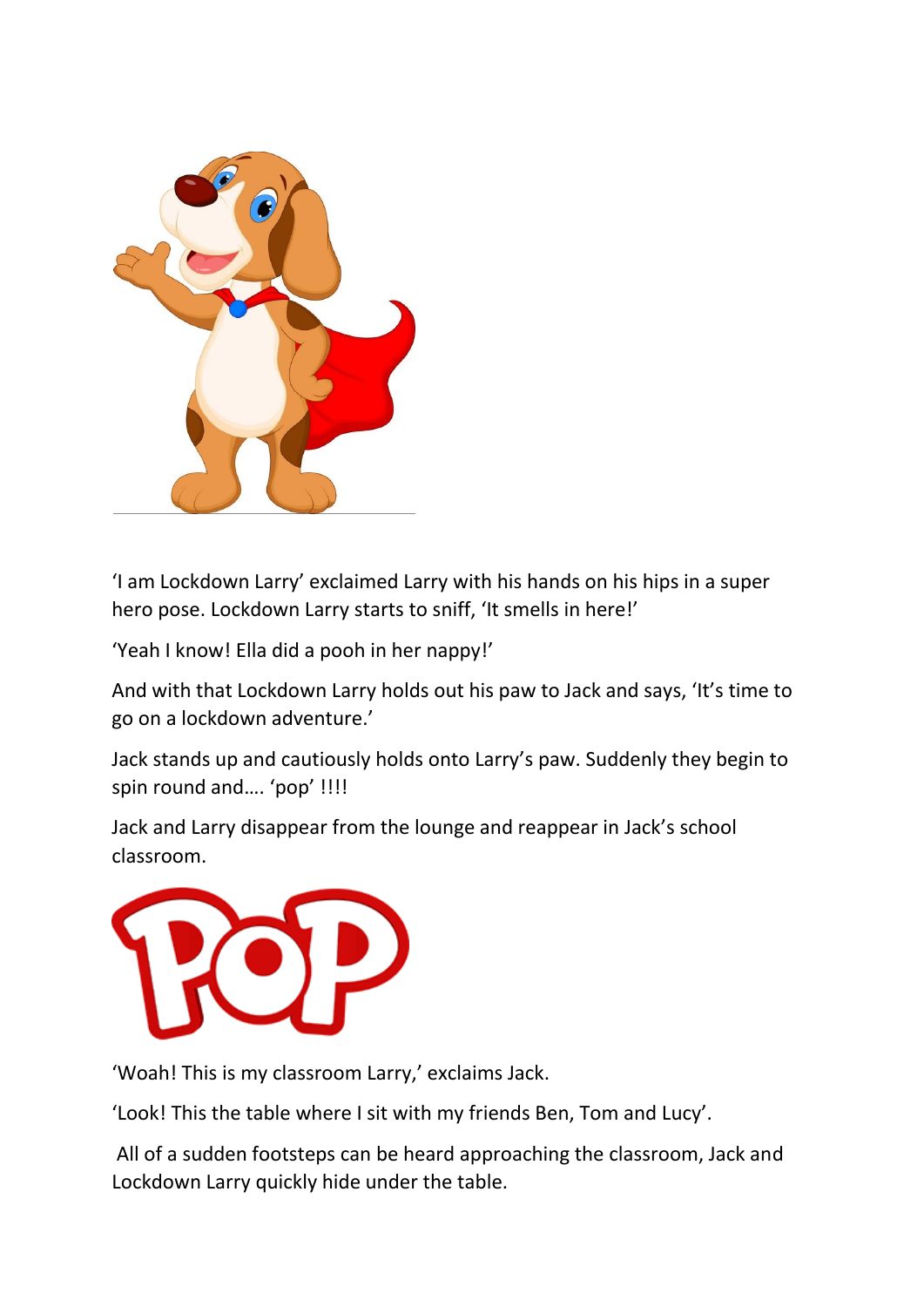Carefully, Jack takes a sneaky peek from under the table, he spots his teacher Miss Smith sitting at her desk turning on her computer whilst sipping her cup of tea. Mrs Singh appears at the classroom doorway. 'Good morning Miss Smith!'

'Good morning Mrs Singh, I am just getting ready to go online to say hello to all the children in my class, I hope some of them have some art work from yesterday that they would like to show me! I really miss them!'

'Oh I am sure your class have done lots of amazing work,' says Mrs Singh as she turns to leave, 'The children will be back in no time at all I am sure of it!'

Lockdown Larry holds out his paw and Jack takes it and soon they are spinning out of the classroom and into the kitchen of Jack's friend Ben.



'Larry,' whispers Jack, 'this is where Ben lives, I used to come here lots to play and sometimes even stayed for tea!'

Lockdown Larry and Jack tip toe over to the kitchen door and see Ben sat at the computer with his dad.

Ben looks fed up, 'Do I have to do school work Dad? I want to play football in the garden, I want to play football with Jack again.'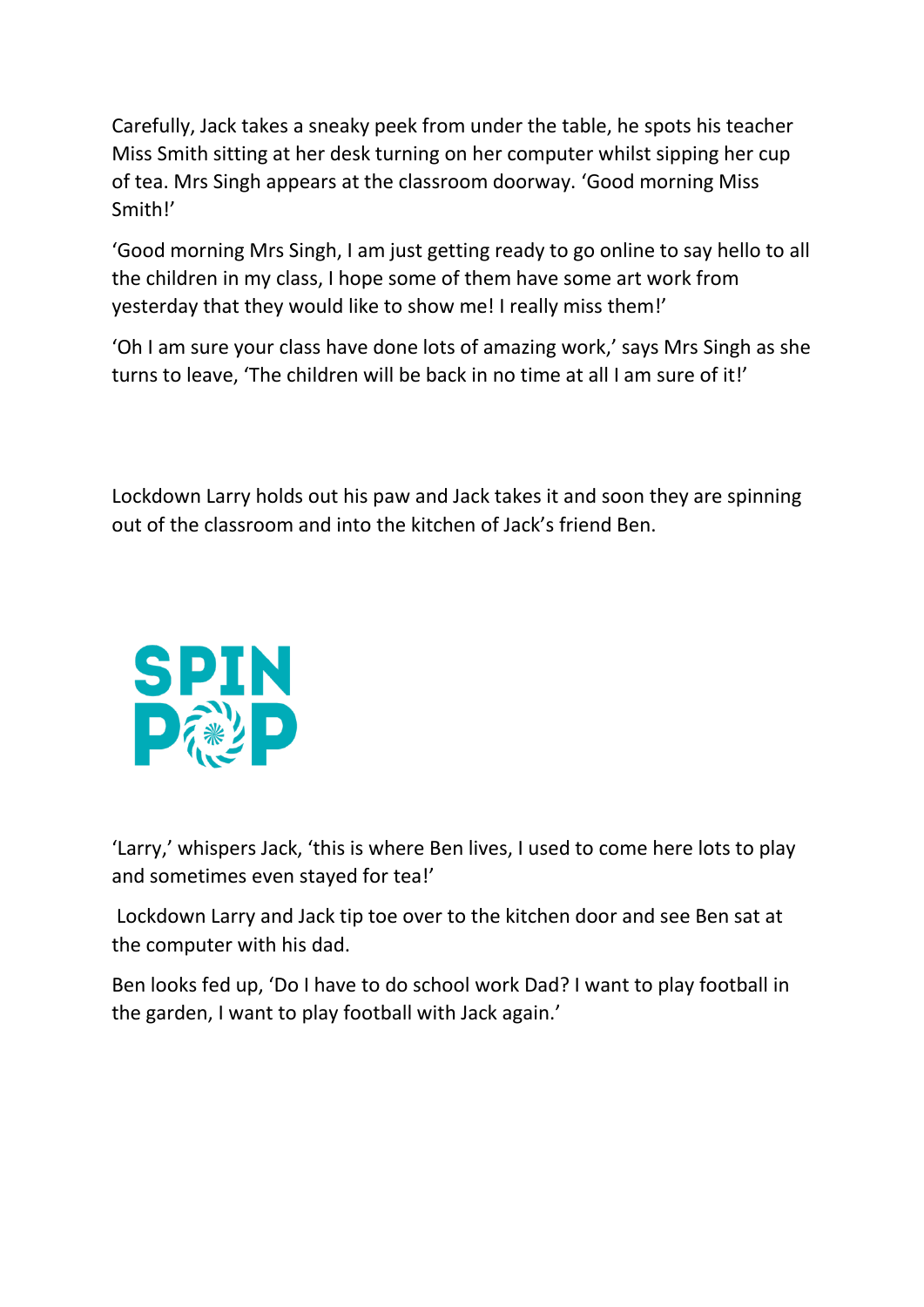

'I know,' says Ben's dad, 'Let's do school work first, then after maybe we could Zoom call Jack? I'm sure his mummy won't mind.'

'Sounds great Dad.'

Carefully, Jack closes the kitchen door and whispers, 'Lockdown Larry can we go home now please?'

'Lockdown Larry to the rescue' exclaims Larry and holds out his paws for Jack to hold. The room begins to spin.



Jack is at home again. He goes over to the kitchen work top and turns the laptop on.